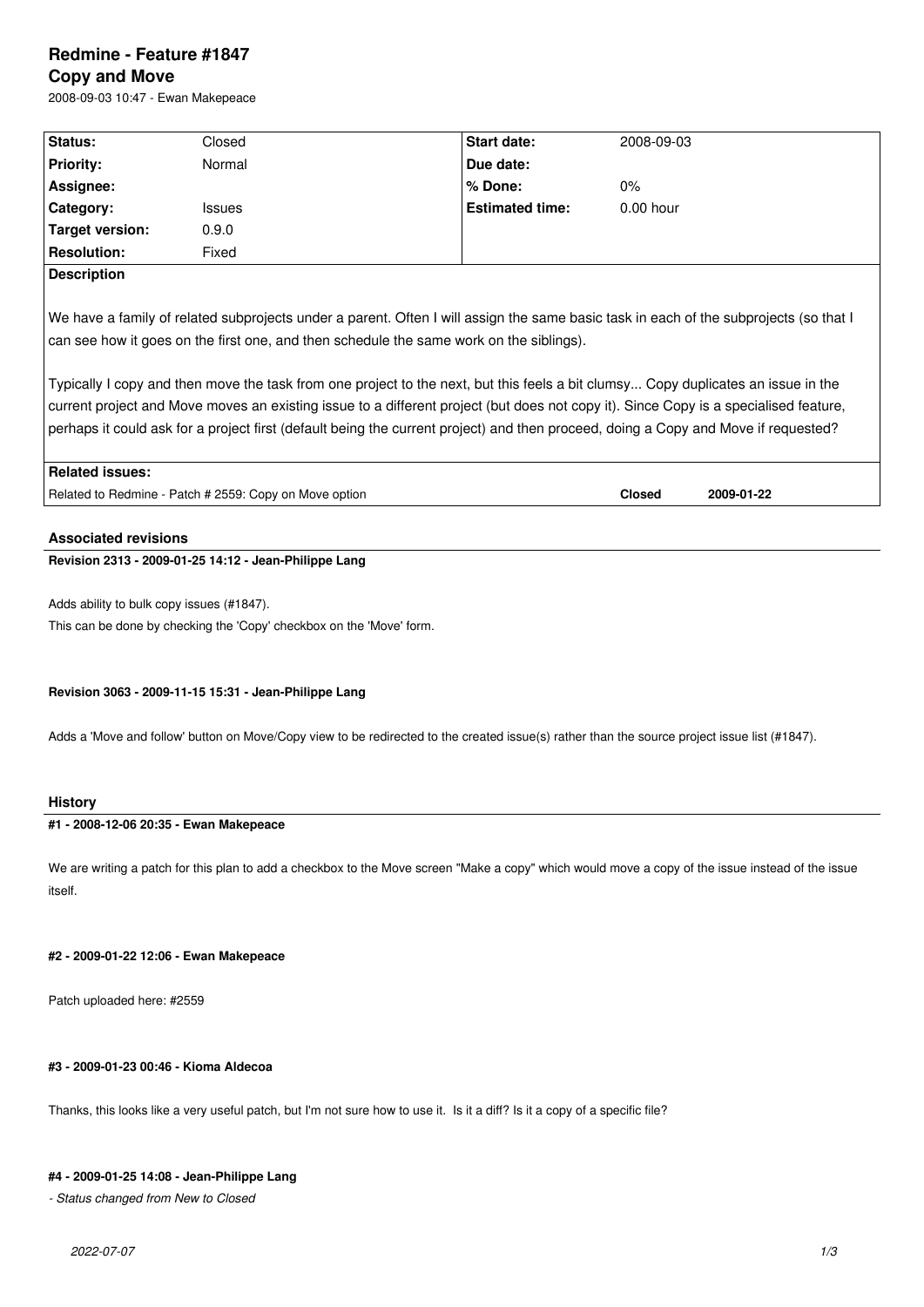*- Target version set to 0.9.0*

*- Resolution set to Fixed*

Feature added in r2313.

#### **#5 - 2009-01-28 05:34 - Ewan Makepeace**

*- File move\_as\_copy.diff added*

Guys - I messed up with the patches (it was a redmine thing, I tried to save the patch file and saved the HTML page for the file instead...) Our original patch is attached.

### **#6 - 2009-10-22 12:56 - Emilio Lorenzo**

Hi,

in the diff file, issues\_controller.rb section, I replaced:

this:

unsaved issue ids << issue.id unless issue.move to(@target\_project, new\_tracker, is\_copy)

with this:

unsaved\_issue\_ids << issue.id unless issue.move\_to\_return\_issue(@target\_project, new\_tracker,is\_copy)

otherwise Redmine comes up with a "number of arguments" error when you try to move more than one issue.

#### **#7 - 2009-10-22 14:36 - Ewan Makepeace**

*- Status changed from Closed to Reopened*

There is one really irritating aspect of 'Move' that I have been meaning to flag for a long time - this report reminded me. After I 'Move' and issue to a new project I invariably want to edit it to:

- 1. Assign a Category Categories are per project so it will normally arrive without a category.
- 2. Assign a person if the users are different between projects I will sometimes need to assign it.

However after the move Redmine drops me into the All Issues list for the source project, meaning I then have to switch projects and search for the newly moved task. This is really undesireable behaviour, I should end up back on the same issue in the new project?

#### **#8 - 2009-11-15 15:29 - Jean-Philippe Lang**

*- Status changed from Reopened to Closed*

#### Ewan Makepeace wrote:

*However after the move Redmine drops me into the All Issues list for the source project, meaning I then have to switch projects and search for the newly moved task. This is really undesireable behaviour, I should end up back on the same issue in the new project?*